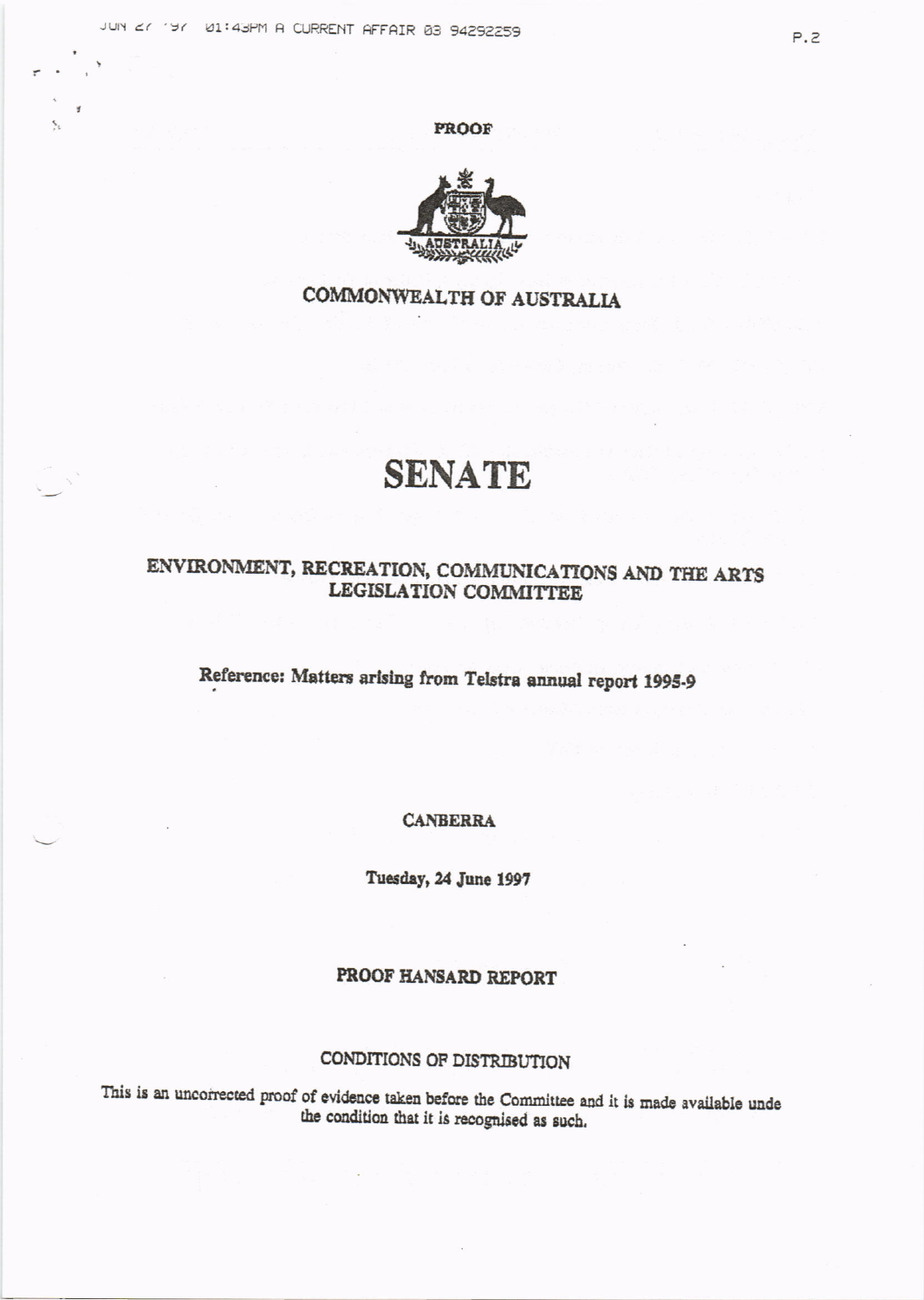JUN 27 '97 02:13PM A CURRENT AFFAIR 03 94292259

**ERC&A 36** 

Tuesday, 24 June 1997

Mr White-Yes.

Senator O'CHEE-And what were you told in that induction briefing about the group's role?

Mr White-In the first induction-and I was one of the early ones, and probably the earliest in the Freehill's area-there were five complainants. They were Garms, Gill and Smith, and Dawson and Schorer. My induction briefing was that we-we being Telecom-had to stop these people to stop the floodgates being opened.

Senator O'CHEE-What, stop them reasonably or stop them at all costs-or what?

Mr White-The words used to me in the early days were that we had to stop these people at all costs.

Senator O'CHEE--So when you were told to do a document better, that meant to do a better job of stopping them at all costs?

Mr White-I would say explaining the information available to the best of my ability. That is the best way I can explain it.

Senator O'CHEE-To the satisfaction of-

Mr White-The team leader.

CHAIR-Mr White, were you ever expected to fabricate information or to misinterpret the evidence?

Mr White-No.

CHAIR-So you were asked to explain to the best of your ability, if this could be explained not as Telstra's mishandling of it but as an error that could be explained?

Mr White-I was never ever coerced to do something that was immoral or illegal.

Senator O'CHEE-Mr Pinnock, you just heard evidence of this group being established after the fast-track arbitration process was set up.

Mr Pinnock-I am not sure whether the evidence was that it was after it was set up. I understood it was to be at the same time. But in the event, I take your point on that, Senator.

Senator O'CHEE-You have just heard evidence about the activities of this